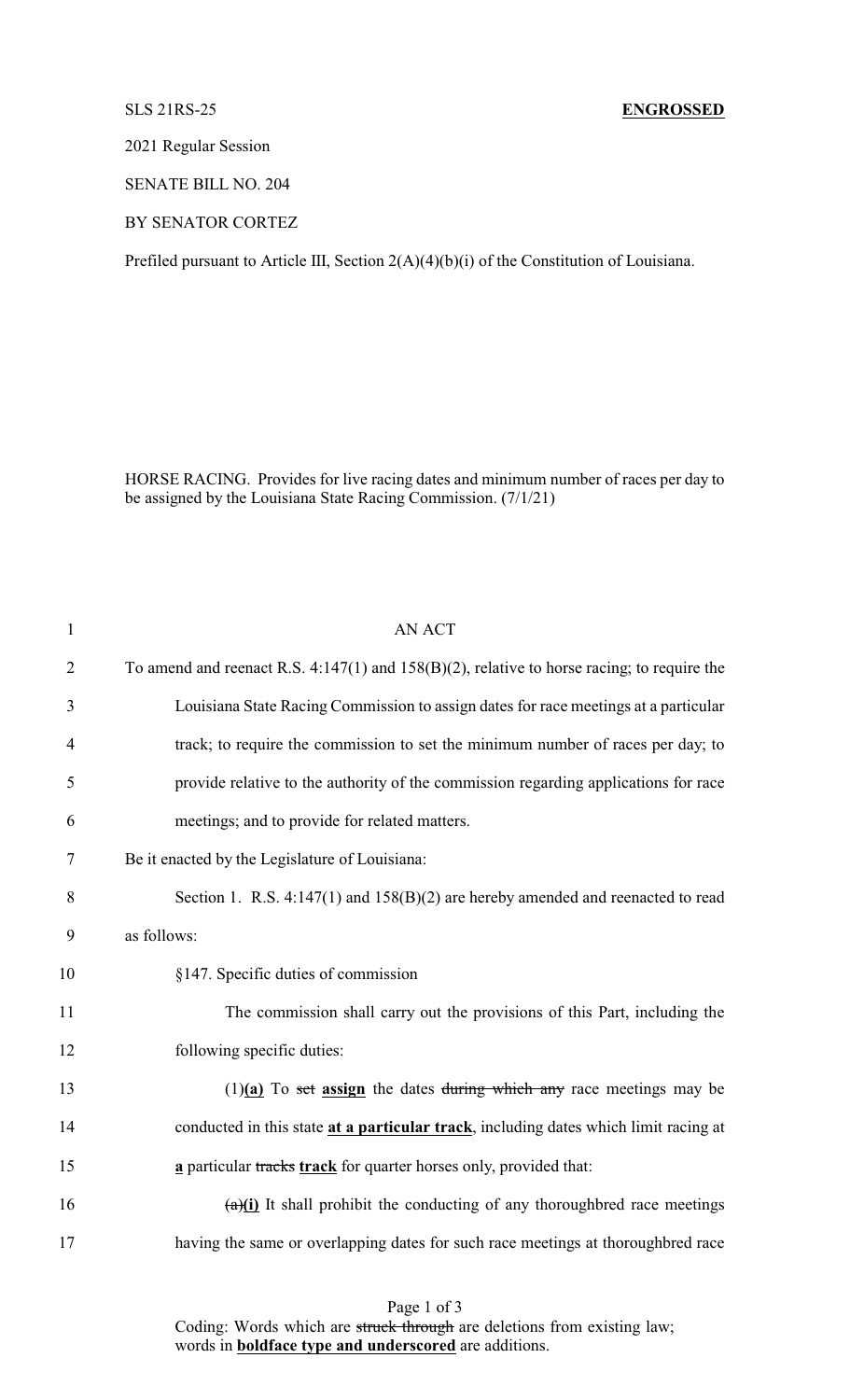| $\mathbf{1}$   | tracks within a radius of one hundred miles of each other; and                          |
|----------------|-----------------------------------------------------------------------------------------|
| $\overline{2}$ | $\overline{(b)}$ It shall prohibit the conducting of any exclusively quarter horse race |
| 3              | meetings having the same or overlapping dates for such race meetings at any other       |
| 4              | exclusively quarter horse track within a radius of one hundred miles of each other.     |
| 5              | However, nothing herein shall prevent presently licensed and existing tracks from       |
| 6              | conducting quarter horse races with any exclusive quarter horse track having the        |
| 7              | same or overlapping dates for race meetings.                                            |
| 8              | (b) To set the minimum number of live races required per race day at                    |
| 9              | a particular track.                                                                     |
| 10             | $\ast$<br>$\ast$<br>∗                                                                   |
| 11             | §158. License to operate a horse racing track; license to conduct race meetings         |
| 12             | $\ast$<br>$\ast$<br>$\ast$                                                              |
| 13             | <b>B.</b>                                                                               |
| 14             | $\ast$<br>*<br>∗                                                                        |
| 15             | $(2)(a)$ On or before the first of May and the first of September of each year,         |
| 16             | after receipt of the applications the commission shall convene to consider the refusal  |
| 17             | or granting of any licenses to conduct race meetings applied for. The commission        |
| 18             | shall assign dates for all race meetings in the state at each track and license in      |
| 19             | accordance therewith and shall set the minimum number of live races required            |
| 20             | per race day.                                                                           |
| 21             | (b) The commission may amend an application, or any included race                       |
| 22             | dates, or assign different dates than that included in the application for any          |
| 23             | reason that it considers sufficient, including but not limited to the following:        |
| 24             | (i) Reducing and adding to the number of race days specified in the                     |
| 25             | application by up to ten percent.                                                       |
| 26             | (ii) Making every effort to reduce conflicting or overlapping live race                 |
| 27             | meeting dates for the tracks in this state.                                             |
| 28             | $\ast$<br>*<br>$\ast$                                                                   |
| 29             | Section 2. This Act shall become effective on July 1, 2021, and shall apply to race     |

Page 2 of 3 Coding: Words which are struck through are deletions from existing law; words in **boldface type and underscored** are additions.